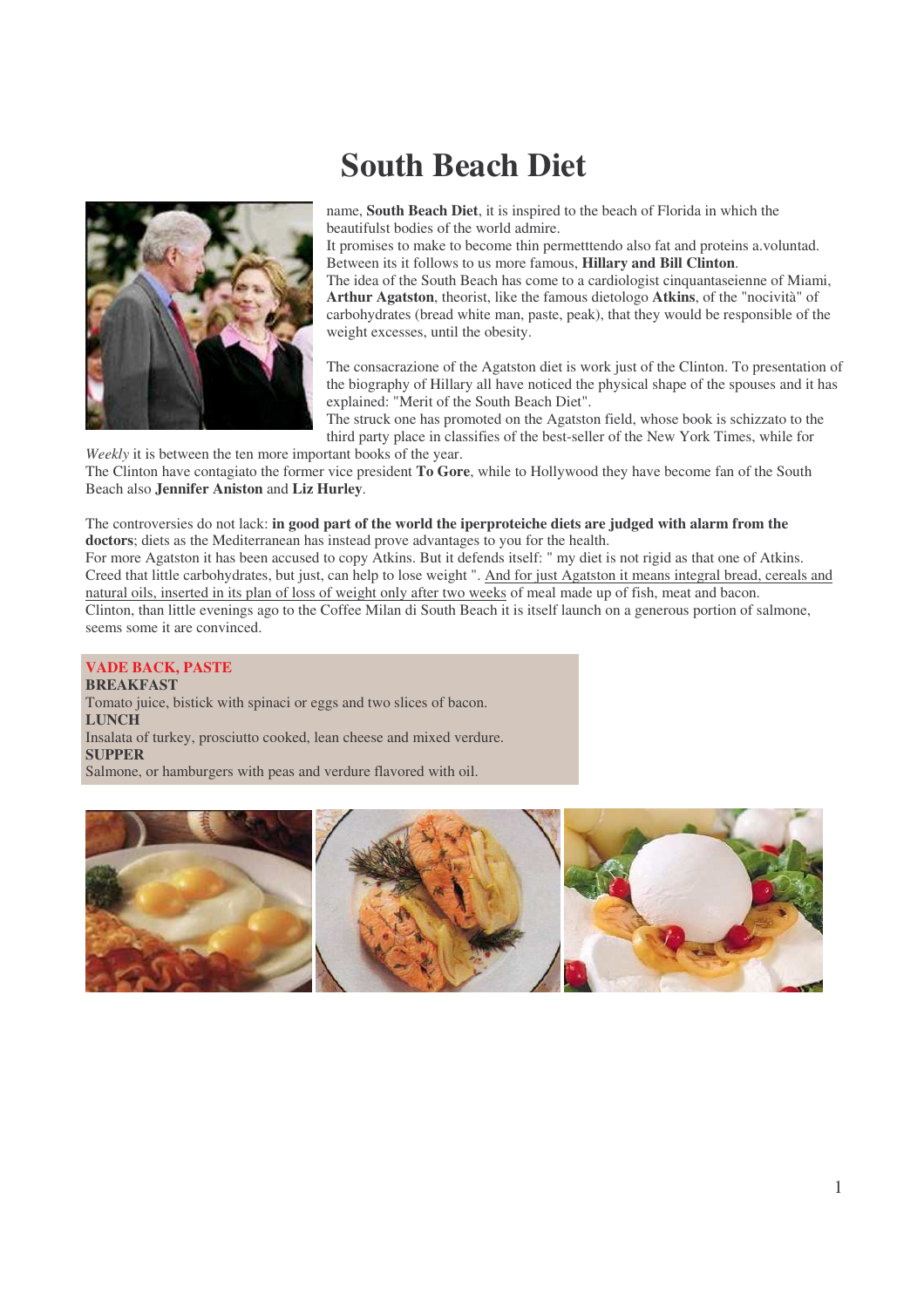#### **South Beach Diet**

In the first phase of the South Beach diet, which lasts two weeks, you eat normal-sized helpings of lean meats, such as chicken, turkey, fish, and shellfish. Vegetables are also allowed, as are nuts, cheese, and eggs. A salad with real olive oil dressing is fine. Coffee and tea are OK, and lots and lots of water is required.

Forbidden in those first 14 days, however, are fruit, bread, rice, potatoes, pasta, or baked goods. No sugar, ice cream, cookies, or cake. And no alcoholic drinks of any kind (wine, fruit and whole-grain breads may be added back to the diet in subsequent phases).

Highly processed carbohydrates cause a cycle of overeating, says Agatston. White bread, for example, is digested quickly, resulting in a spike in insulin levels. Once the carbohydrates are used up, he says, you're left with too much circulating insulin, which causes your body to crave more food. Eating simple carbohydrates makes you want to eat more simple carbohydrates, and in the process, you gain weight, disrupt your lipid levels, and expose your cardiovascular system to unnecessary stress.

A typical South Beach diet breakfast is two eggs and lean bacon. **Lunch is salad greens with grilled chicken.** A small amount of dry-roasted nuts makes up an afternoon snack. **Dinner is lean meat again with fiber-rich vegetables.** Cheese and low-fat yogurt are allowed, as is sugar-free gelatin for dessert.

According to Agatston, at the end of two weeks, most South Beach dieters are eight to 14 pounds lighter. He says the weight loss doesn't happen because you're eating less, but rather because eliminating simple carbohydrates has broken a bad eating cycle. As a result, you'll continue to lose weight after the initial two-week period ends.

It's a well-established fact that rapid weight loss can be achieved when your body does not have carbohydrates to digest. This state is called ketosis.

The second phase is similar to the first phase, but you'll start to reintroduce some of the banned foods. You can start eating high-fiber carbohydrates, such as whole-grain breads, which raise your insulin levels in a much milder way that do simple, starchy carbs.

"We don't want prolonged, severe weight loss," says Agatston. "You stay on the second phase only until you reach your goal weight."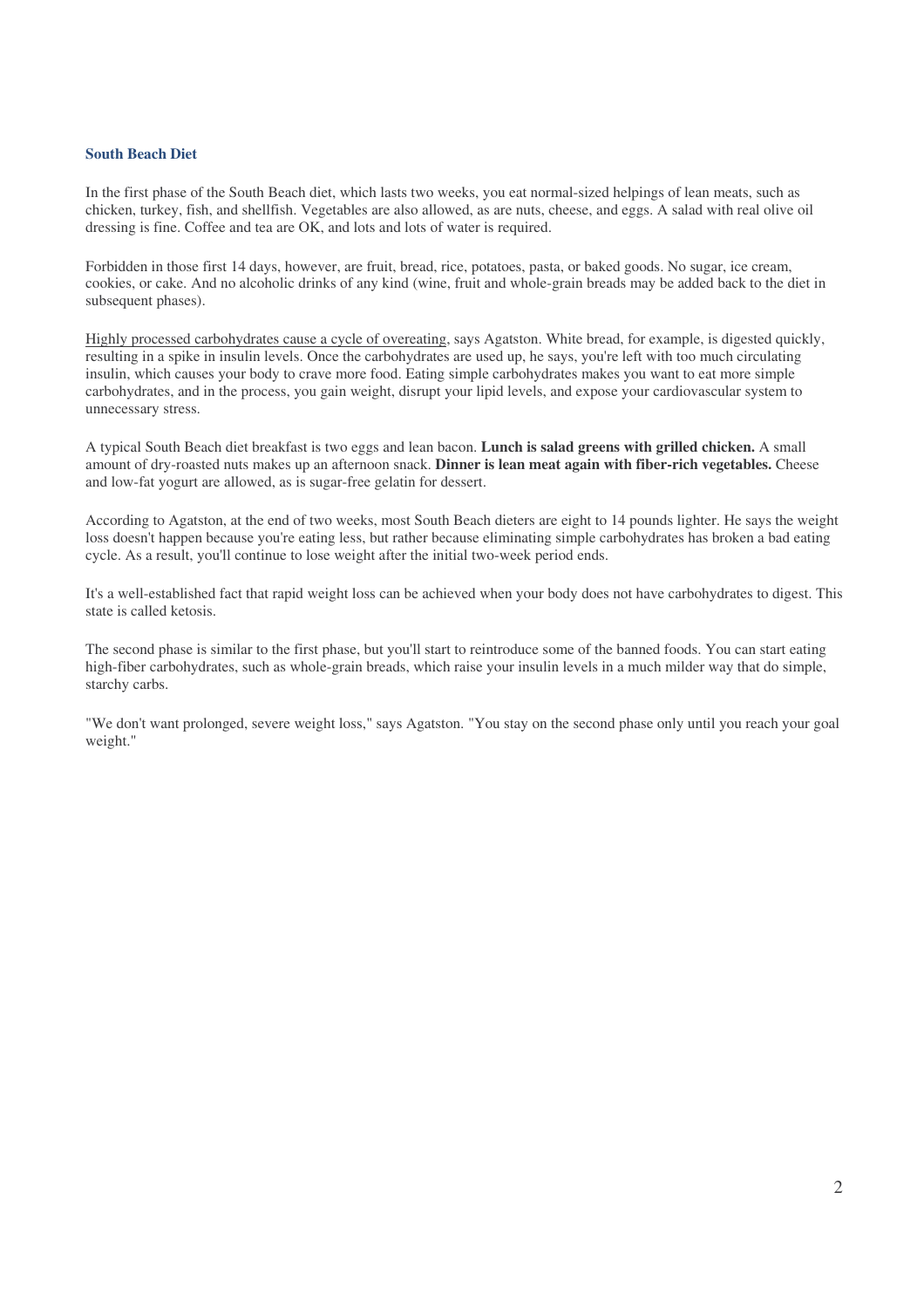In the mid-1990s, I became disillusioned with low-fat, high-carbohydrate diets. They didn't work for many of my patients, especially over the long haul. Being a cardiologist, my concern was not for my patients' appearance, of course: I wanted to find a diet that would help prevent or reverse heart disease.

I never found such a diet. Instead, I developed it myself.

The South Beach Diet is not low-carb. Nor is it low-fat. Instead, it teaches you to rely on the right carbs and the right fats- the good ones--so you lose weight, lower your cholesterol, reduce your risk of heart disease and diabetes, and get rid of cravings without feeling hungry.

In one 12-week study of 40 overweight people, those who followed the South Beach Diet lost an average of 13.6 lb, almost double the 7.5 lb lost by those on the strict "Step II" American Heart Association (AHA) diet. And the South Beach group showed greater decreases in waist-to-hip ratio (belly fat) and triglycerides, and their good to bad cholesterol ratio improved more. Plus, only one person dropped out compared with five in the AHA group.

By choosing the right carbs and the right fats, you simply won't be hungry all the time, and portion sizes will take care of themselves.

Caution: If you have kidney problems, talk to your doctor before starting this diet. If you have diabetes, get tested to make sure that your kidneys are not impaired before starting this diet.

#### **Good Carbs versus Bad Carbs**

Much of our excess weight comes from the carbohydrates we eat, especially the highly processed ones found in baked goods, breads, snacks, soft drinks, and other convenient favorites. Modern industrial processing removes the fiber from these foods, and once that's gone, their very nature--and how we metabolize them--changes significantly, and for the worse.

One side effect of excess weight, we now know, is an impairment of insulin's ability to do its job of processing fuel (fats and sugars) properly. This condition is called insulin resistance. As a result, the body stores more fat than it should, especially in the midsection.

Decrease consumption of those bad carbs, studies showed, and the insulin resistance starts clearing up. Weight decreases, and you begin metabolizing carbs properly. Even the craving for carbs disappears once you cut down on them. Finally, cutting out processed carbs lowers triglycerides and cholesterol.

#### **The Right Fat**

To make up for the overall cut in carbs, my diet permits ample fats and animal proteins. The low-fat regimen's severe restrictions on meat were unnecessary. The latest studies had shown that lean meat did not have a harmful effect on blood chemistry. Even egg yolks are good for you, which is contrary to what we once believed. Chicken, turkey, and fish are recommended, along with nuts and low-fat cheeses and yogurt.

As a rule, low-fat prepared foods can be a bad idea; the fats are replaced with carbs, which are also fattening. But dairy products such as cheese, milk, and yogurt that are low-fat are exceptions to this rule; they are nutritious and not fattening.

I also allowed plenty of healthy monounsaturated fats such as olive and canola oils. These are the good fats. In addition to actually reducing the risk of heart attack and stroke, they taste good and make food palatable. They're filling too.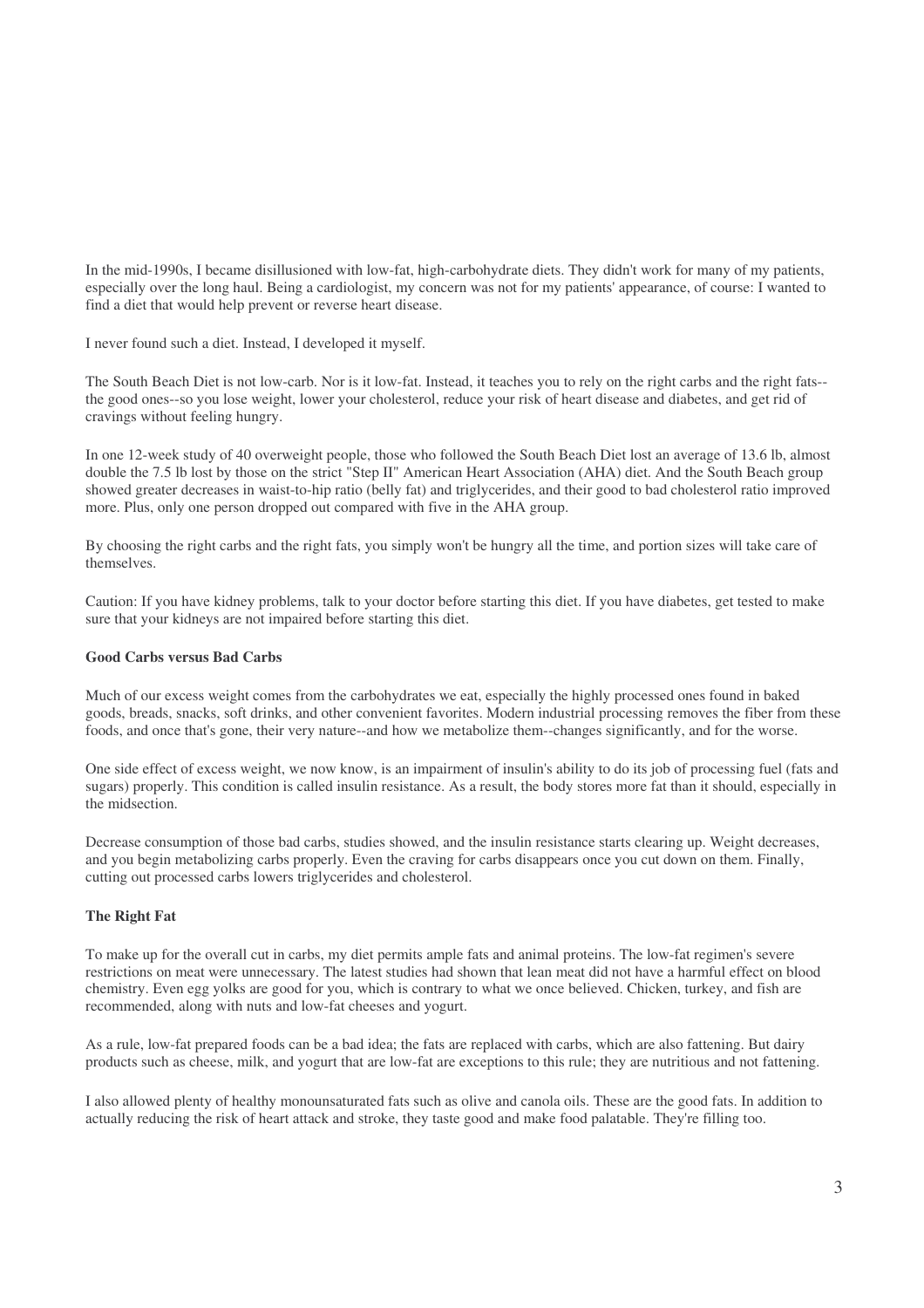#### **Phase 1: Two Weeks of Restraint**

This is the strictest part of the diet and is meant to last for 2 weeks only. But you could lose up to 13 lb depending on your starting weight. It allows ample portions of protein, good fats, and the lowest-glycemic index carbs needed for satisfaction and blood sugar control. By the time this phase ends, your cravings for sweets, baked goods, and starches will also have vanished.

Each day includes six different occasions to eat, so you should never feel hungry. If you do, maybe you're being too stingy with your portions. Meals should be of normal size, enough to satisfy you, but no more than that. No need to measure most things.

| <b>Breakfast</b>   | Tomato juice, 6 oz                                                                           |
|--------------------|----------------------------------------------------------------------------------------------|
|                    | Scrambled eggs with fresh herbs and mushrooms                                                |
|                    | Canadian bacon, 2 slices                                                                     |
|                    | Decaf coffee or decaf tea with fat-free milk and sugar substitute                            |
|                    |                                                                                              |
| Midmorning Snack   | Part-skim mozzarella cheese stick                                                            |
| Lunch              | Chicken Caesar salad (no croutons)                                                           |
|                    | Prepared Caesar dressing, 2 Tbsp                                                             |
| Midafternoon Snack | Low-fat cottage cheese $(½ \text{ cup})$ with $½ \text{ cup}$ chopped tomatoes and cucumbers |
| Dinner             | Mahi mahi                                                                                    |
|                    | Oven-Roasted Vegetables                                                                      |
|                    | Arugula salad                                                                                |

#### **Phase I -- Sample Meal Plan**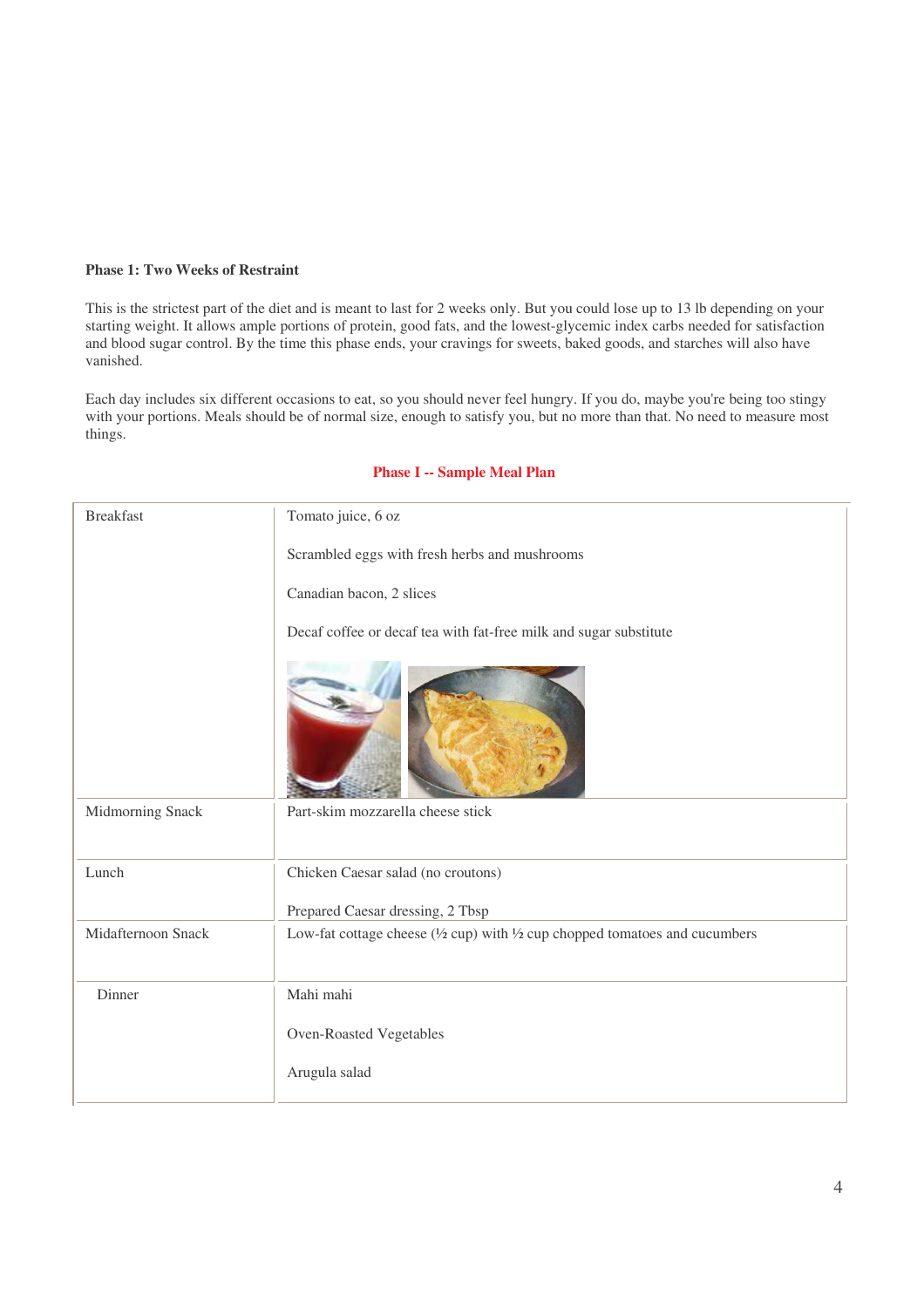| Low-sugar prepared dressing      |
|----------------------------------|
| Dessert Lemon Peel Ricotta Crème |
|                                  |

| <b>FOODS TO ENJOY</b>                                                                                                                                                                 | <b>FOODS TO AVOID</b>                                                                                                                                                              |
|---------------------------------------------------------------------------------------------------------------------------------------------------------------------------------------|------------------------------------------------------------------------------------------------------------------------------------------------------------------------------------|
| Beef: Lean cuts such as sirloin (including ground),<br>tenderloin.                                                                                                                    | Beef: Brisket, liver (FEGATO), rib steaks (COSTICCE),<br>other fatty cuts.                                                                                                         |
| Poultry (skinless): Cornish hen, turkey bacon, turkey breast,<br>chicken breast.                                                                                                      | Poultry: Chicken wings, thighs (COSCE E PETTO DI<br>POLLO), and legs, turkey wings, duck, goose, poultry<br>products (processed).                                                  |
| Seafood: All types of fish and shellfish.                                                                                                                                             |                                                                                                                                                                                    |
| Pork: Boiled ham, Canadian bacon, tenderloin (FILETTO).                                                                                                                               | Pork: Honey-baked ham (PROSCIUTTO).<br>Veal: Breast.                                                                                                                               |
| Veal: Chop, cutlet, top round.                                                                                                                                                        | Cheese: Brie, Edam, all full-fat.                                                                                                                                                  |
| Lunchmeat: Fat-free or low-fat.                                                                                                                                                       |                                                                                                                                                                                    |
| Cheese (fat-free or low-fat): American, Cheddar, cottage<br>cheese, cream cheese substitute (dairy-free), feta.                                                                       | Vegetables and legumes: Barley (ORZO), beets<br>(BARBABIETOLA), black-eyed peas, carrots, corn<br>(MAIS), pinto beans, sweet potatoes, white potatoes, yams<br>(PATATA AMERICANA). |
| Nuts: Peanut butter, peanuts, pecans, pistachios.                                                                                                                                     | Fruit: Avoid all fruits and fruit juices during Phase 1.                                                                                                                           |
| Eggs: Whole eggs are not limited unless otherwise directed<br>by your doctor. Use egg whites and egg substitute as<br>desired.                                                        | Starches: Avoid all starchy food during Phase 1, including<br>all types of bread, cereal, matzo (PANE AZIMO), oatmeal,<br>rice, pasta, pastry (PASTICCINI), potatoes, and baked    |
| Tofu: Use soft, low-fat, or light varieties.                                                                                                                                          | goods (PRODOTTI DA FORNO).                                                                                                                                                         |
| Vegetables and legumes: Artichokes, asparagus, beans and<br>legumes, broccoli, cauliflower, celery, cucumbers, eggplant,                                                              | Dairy: Avoid all dairy (LATTICINI) foods during Phase 1,<br>including ice cream, milk, soy milk, yogurt.                                                                           |
| lettuce, mushrooms, spinach, tomatoes, zucchini.                                                                                                                                      | Miscellaneous: Alcohol of any kind, including beer and                                                                                                                             |
| Fats: Canola and olive oils.                                                                                                                                                          | wine.                                                                                                                                                                              |
| Spices and seasonings: All seasonings that contain no added<br>sugar, broth, butter sprays, pepper.                                                                                   |                                                                                                                                                                                    |
| Sweets (limit to 75 calories per day): Chocolate powder (no<br>added sugar), cocoa powder (baking type), hard candy,<br>sugar substitute (all sugar-free unless otherwise specified). |                                                                                                                                                                                    |
|                                                                                                                                                                                       |                                                                                                                                                                                    |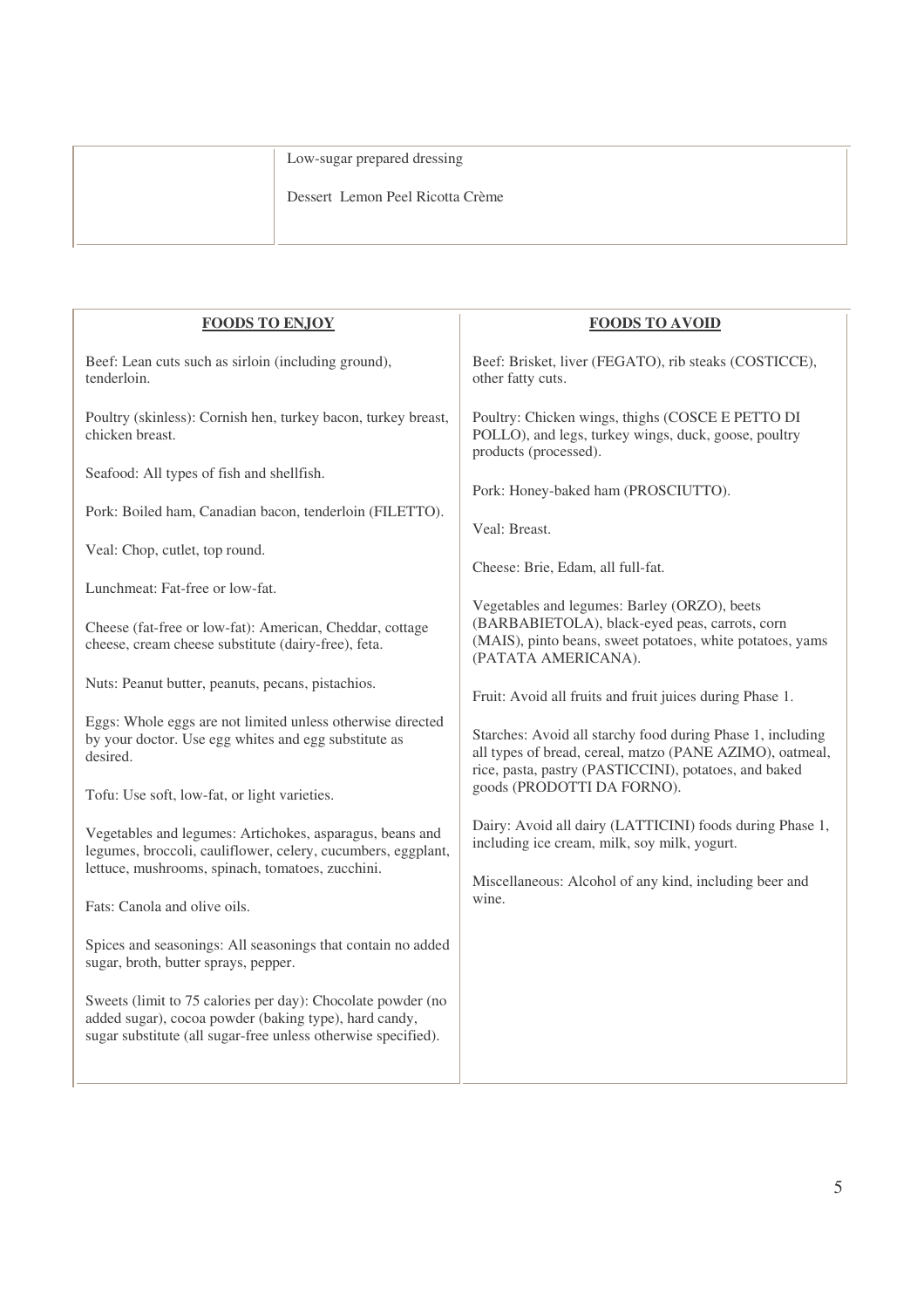South Beach Diet

#### **Phase 2: More Liberal Meal Plans**

Here's where you gradually reintroduce certain healthy carbs into your diet: fruit, sweet potatoes, whole grain bread, whole grain rice, whole wheat pasta. Start with one piece of fruit a day for lunch or dinner, and continue with some cereal or a piece of bread. Weight loss will slow a little. (A healthy average rate of weight loss is 1 to 2 lb a week over time.) Stay on this phase until you hit your target weight. If you regain some weight, switch back to Phase 1 until you lose it.

A key to success is the glycemic index (GI) that ranks carbohydrate foods by their effect on your blood sugar levels. Focus on adding low-GI foods (apples, berries, grapefruit, high-fiber cereal, whole grain breads) to your diet instead of those with a high GI (cakes, cookies, crackers, pasta, white bread).

The goal is to eat more carbs again while continuing to lose weight. If you add an apple and a slice of bread a day, and you're still dropping pounds, that's great. If you try an apple, two slices of bread, and a banana daily and notice that your weight loss has stalled, you've gone too far. Cut back, or try some different carbs.

You'll go on that cautious way as long as you're in Phase 2, eating the most beneficial carbs and paying attention to how they affect you. You should also be aware of foods that increase cravings. No two people will experience this phase the same way. Some dieters can have pasta once a week with no detrimental effects. Others have to avoid pasta but can eat sweet potatoes. You'll have to figure this dynamic out for yourself.

#### **PHASE II Sample Meal Plan**

| <b>Breakfast</b>   | Berry smoothie (8 oz Dannon Light 'n Fit fruit-flavored yogurt, 1/2 cup berries, 1/2 cup crushed<br>ice, blended)<br>Decaf coffee or decaf tea with fat-free milk and sugar substitute |
|--------------------|----------------------------------------------------------------------------------------------------------------------------------------------------------------------------------------|
| Midmorning Snack   | 1 hard-boiled egg                                                                                                                                                                      |
| Lunch              | Lemon Couscous Chicken<br>Tomato and cucumber slices                                                                                                                                   |
| Midafternoon Snack | Dannon Light 'n Fit yogurt, 4 oz                                                                                                                                                       |
| Dinner             | Meat Loaf<br>asparagi cotti al vapore<br>Mushrooms sautéed in olive oil                                                                                                                |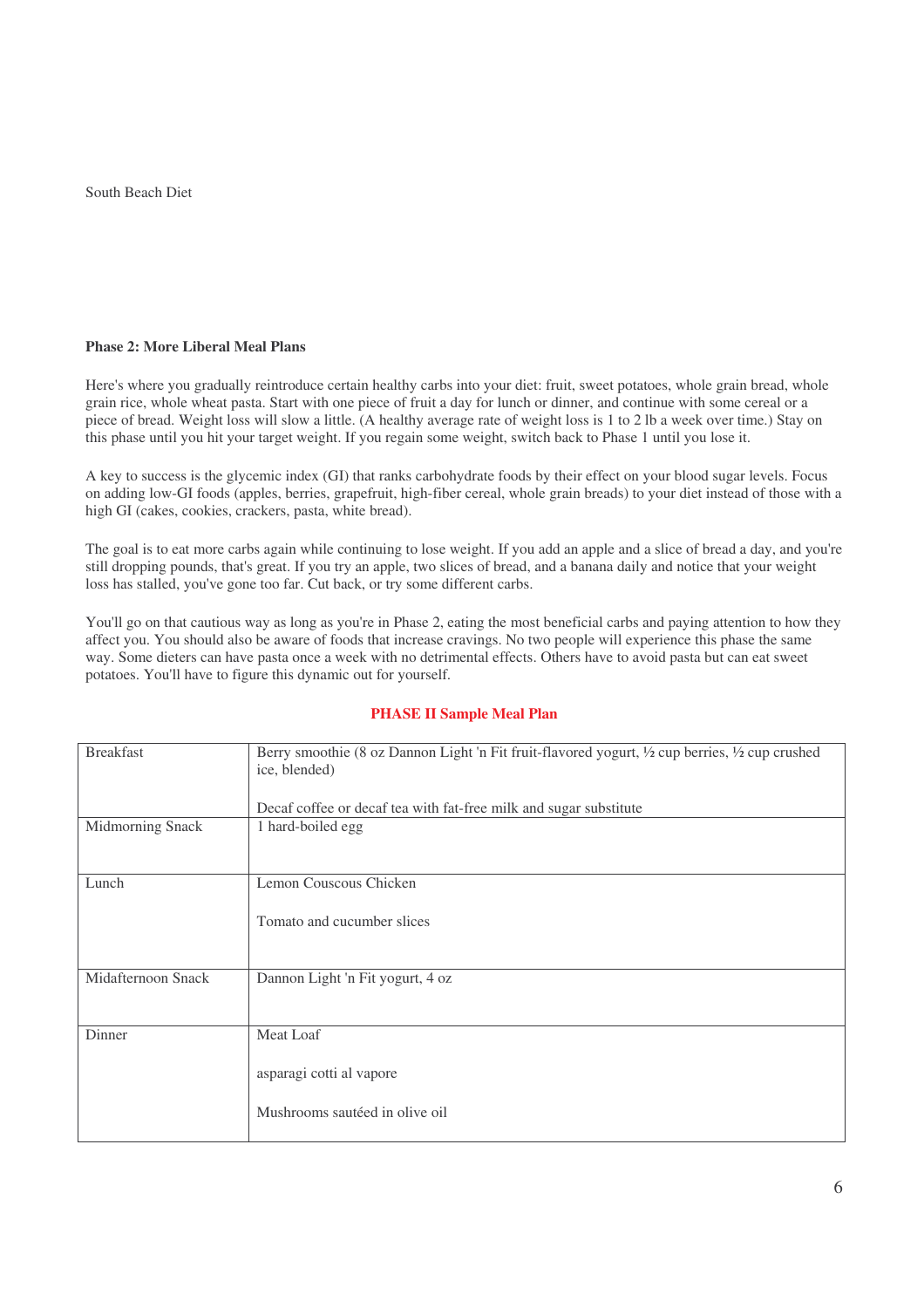| Sliced Bermuda onion and tomato with drizzled olive oil |
|---------------------------------------------------------|
| Dessert Sliced cantaloupe with 2 Tbsp ricotta cheese    |
|                                                         |

| <b>FOODS YOU CAN EAT AGAIN</b>                                                                                                                                                                                 | FOODS TO AVOID OR EAT RARELY                                                                                                                                                                 |
|----------------------------------------------------------------------------------------------------------------------------------------------------------------------------------------------------------------|----------------------------------------------------------------------------------------------------------------------------------------------------------------------------------------------|
| Fruit: Apples, blueberries, cantaloupe, grapefruit, grapes,<br>mangoes, oranges, peaches.<br>Dairy: Milk (light soy, fat-free, or $1\%$ ), yogurt.                                                             | Starches: Bagels (refined wheat), bread (refined wheat,<br>white), cookies, cornflakes, dinner rolls, matzo, pasta<br>(white), potatoes (white baked, instant), rice cakes, rice<br>(white). |
| Starches (use sparingly): Bagels (small whole grain), bran<br>muffins, bread (multigrain, bran, whole wheat), cereal<br>(high-fiber, oatmeal [not instant]), pasta (whole wheat), pita,<br>rice (brown, wild). | Vegetables: Beets, carrots, corn, white potatoes.<br>Fruit: Bananas, canned fruit, fruit juice, pineapple, raisins,<br>watermelon.                                                           |
| Vegetables and legumes: Barley, black-eyed peas, pinto<br>beans, sweet potatoes, yams.                                                                                                                         | Miscellaneous: Honey, ice cream, jam.                                                                                                                                                        |
| Miscellaneous: Chocolate (bittersweet or semisweet,<br>sparingly), pudding (fat-free).                                                                                                                         |                                                                                                                                                                                              |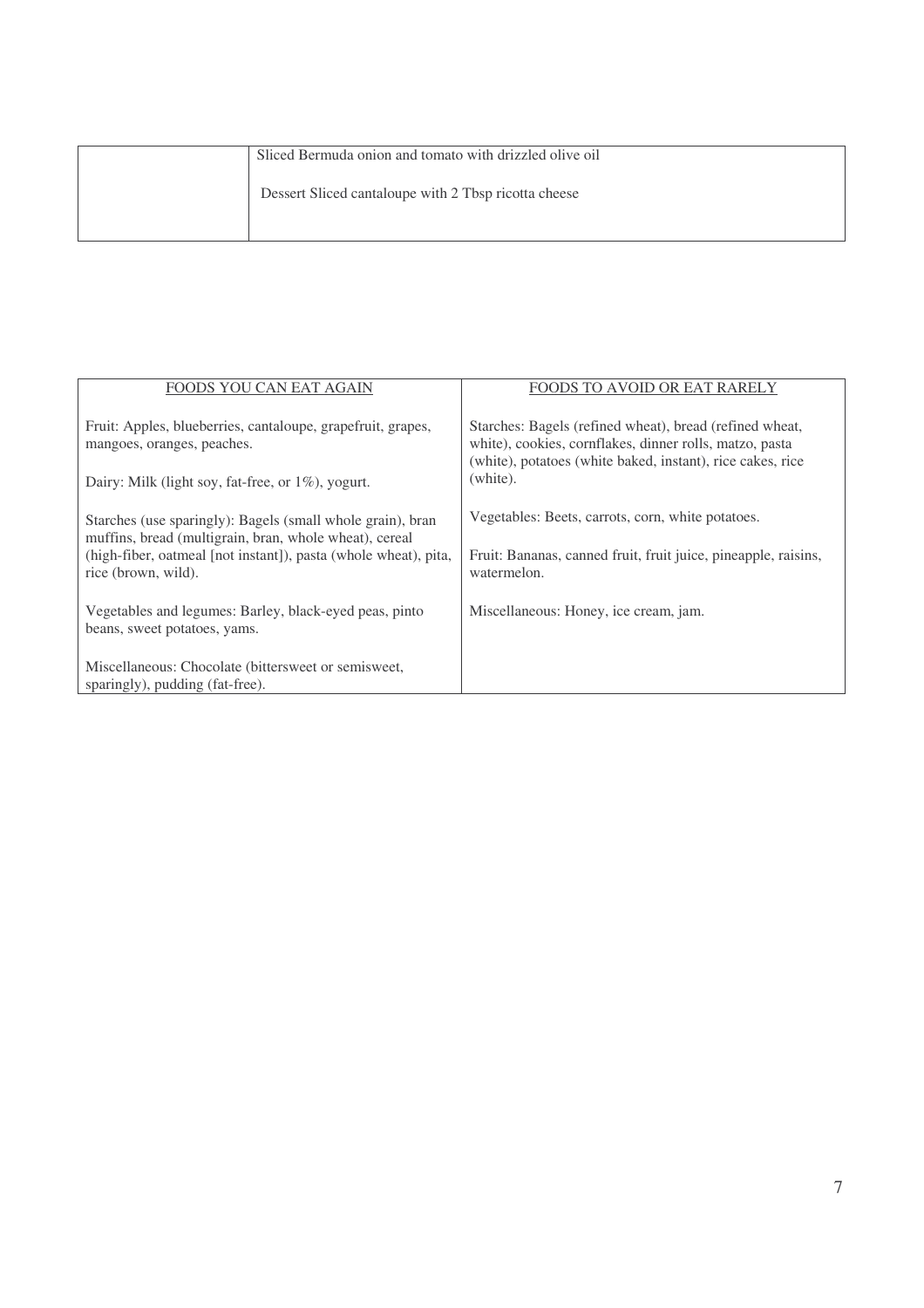#### **Phase 3: The Rest of Your Life**

This is the maintenance phase: how you'll eat for the rest of your life. It's the most liberal stage. You can continue to eat snacks if you need them, but most people find that they are satisfied without them.

There will always be times when you overindulge a little even after years on the diet. Those are the times when you'll switch back to Phase 1 for a week or two. You'll get back to where you were, and then you'll return

#### **PHASE III --Sample Meal Plan**

| <b>Breakfast</b> | $\frac{1}{2}$ grapefruit                                                     |
|------------------|------------------------------------------------------------------------------|
|                  | Tex-Mex eggs (2 eggs scrambled with shredded Monterey Jack cheese and salsa) |
|                  | Whole grain toast, 1 slice                                                   |
|                  | Decaf coffee or decaf tea with fat-free milk and sugar substitute            |
| Lunch            | Roast Beef Wrap                                                              |
|                  | Nectarine                                                                    |
| Dinner           | Grilled salmon with tomato salsa                                             |
|                  | Tossed salad (mixed greens, cucumbers, green bell peppers, cherry tomatoes)  |
|                  | Olive oil and vinegar to taste or 2 Tbsp low-sugar prepared dressing         |
|                  | Dessert Chocolate-Dipped Apricots                                            |

#### **Don't Forget (All Phases)**

1. Drink at least eight glasses of water or decaf beverages (club soda, unsweetened flavored seltzers, decaf tea or coffee [no sugar], decaf sugar-free sodas) per day.

2. Limit caffeine-containing beverages to 1 cup per day.

3. Take a daily multivitamin and mineral supplement.

4. Take a daily calcium supplement (500 mg for men of all ages and women under 50, 1,000 mg for women over 50).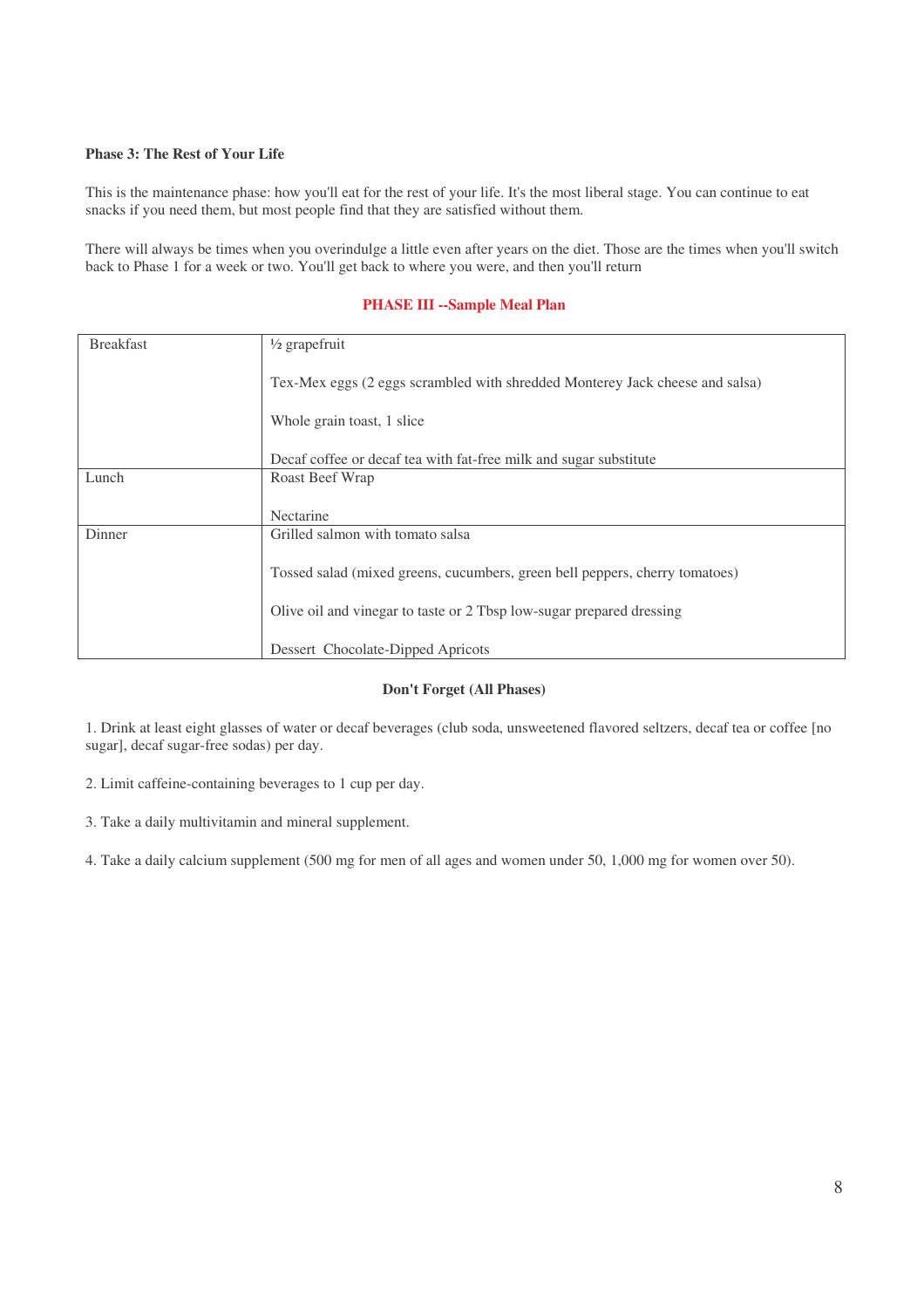#### SOUTH BEACH DIET RECIPES

#### **ROASTED VEGGIES & RICOTTA CRÈME**



Oven-Roasted Vegetables:

- 1 med zucchini, cut into bite-size pieces
- 1 med summer squash, cut into bite-size pieces
- 1 med red bell pepper, cut into bite-size pieces
- 1 med yellow bell pepper, cut into bite-size pieces
- 1 lb fresh asparagus, cut into bite-size pieces
- 1 red onion, chopped

3 Tbsp extra virgin olive oil

1 tsp salt

 $\frac{1}{2}$  tsp black pepper

1. Preheat the oven to 450°F. Place the zucchini, squash, bell peppers, asparagus, and onion in a large roasting pan, and toss with the oil, salt, and black pepper. Spread in a single layer.

2. Roast for 30 minutes, stirring occasionally, until the vegetables are lightly browned and tender. Makes 4 servings

Per Serving: 170 cal, 5 g pro, 15 g carb, 11 g fat, 2 g sat. fat, 0 mg chol, 5 g fiber, 586 mg sodium

#### **LEMON PEEL RICOTTA CRÈME**



½ c part-skim ricotta cheese ¼ tsp grated lemon peel  $\frac{1}{4}$  tsp vanilla extract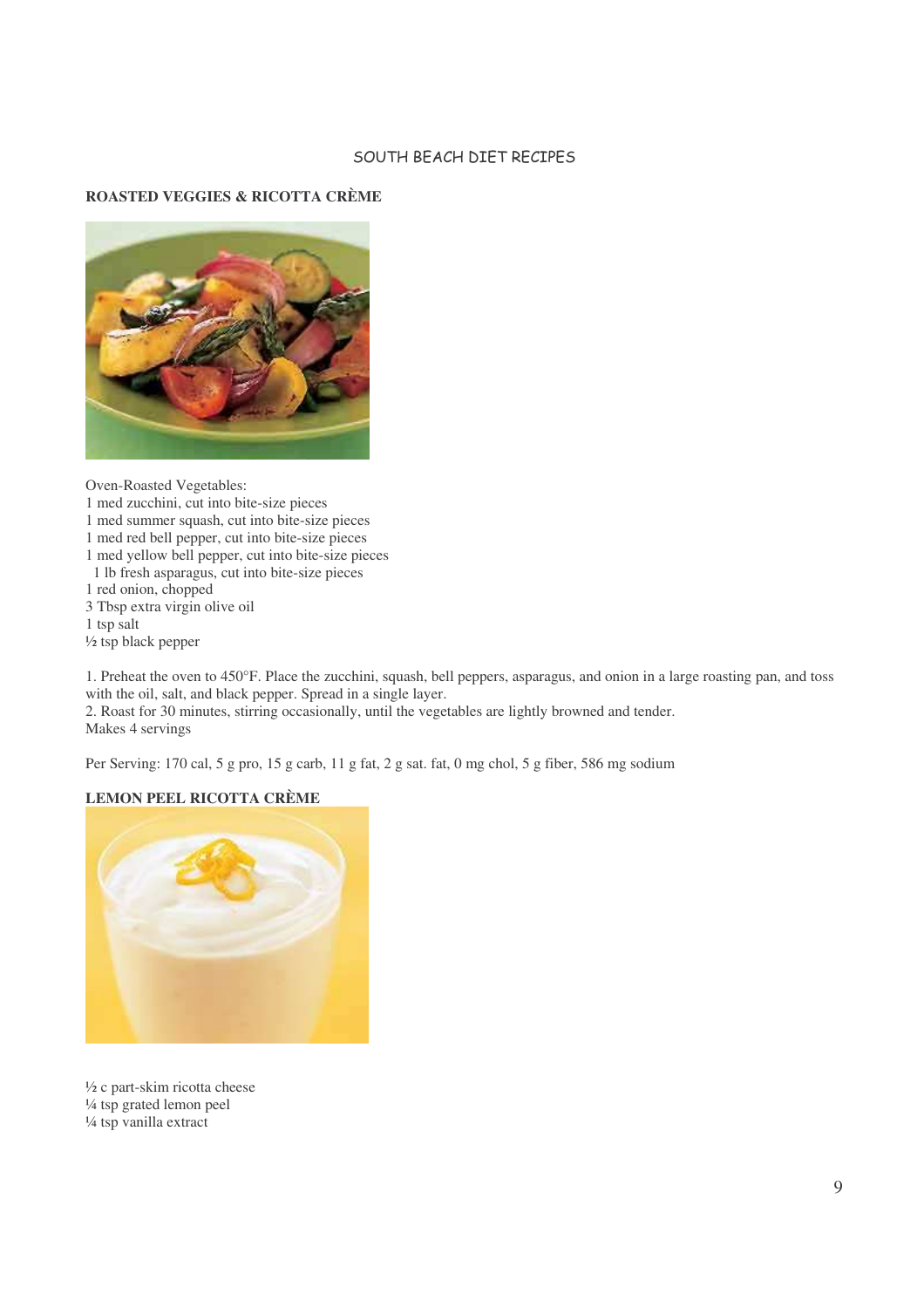1 pkg sugar substitute

Mix together the ricotta, lemon peel, vanilla extract, and sugar substitute. Serve chilled. Makes 1 serving

Per Serving: 178 cal, 14 g pro, 7 g carb, 10 g fat, 6 g sat. fat, 38 mg chol, 0 g fiber, 155 mg sodium

#### **ROAST BEEF WRAP**



1¼ c reduced-fat cream cheese 4 flour tortillas (9"-10") ½ red onion, sliced 4 spinach leaves 8 oz roast beef, sliced

For each wrap, spread a small amount of the cream cheese over the surface of a tortilla. Layer the onion, spinach, and roast beef on top. Roll, and fold.

Makes 4 servings Per Serving: 300 cal, 13 g pro, 42 g carb, 9 g fat, 3 g sat. fat, 21 mg chol, 3 g fiber, 659 mg sodium

#### **CHOCOLATE DIPPED APRICOTS**



2 oz bittersweet chocolate 24 dried apricots 1 Tbsp chopped pistachios

Microwave the chocolate on high for 2 minutes, stirring halfway through until completely melted. Dip the apricots halfway into the chocolate. Let the excess drip off. Place the apricots onto wax paper. Sprinkle the pistachios over the chocolatecovered portions, and place them in the refrigerator until the chocolate is set.

Makes 8 servings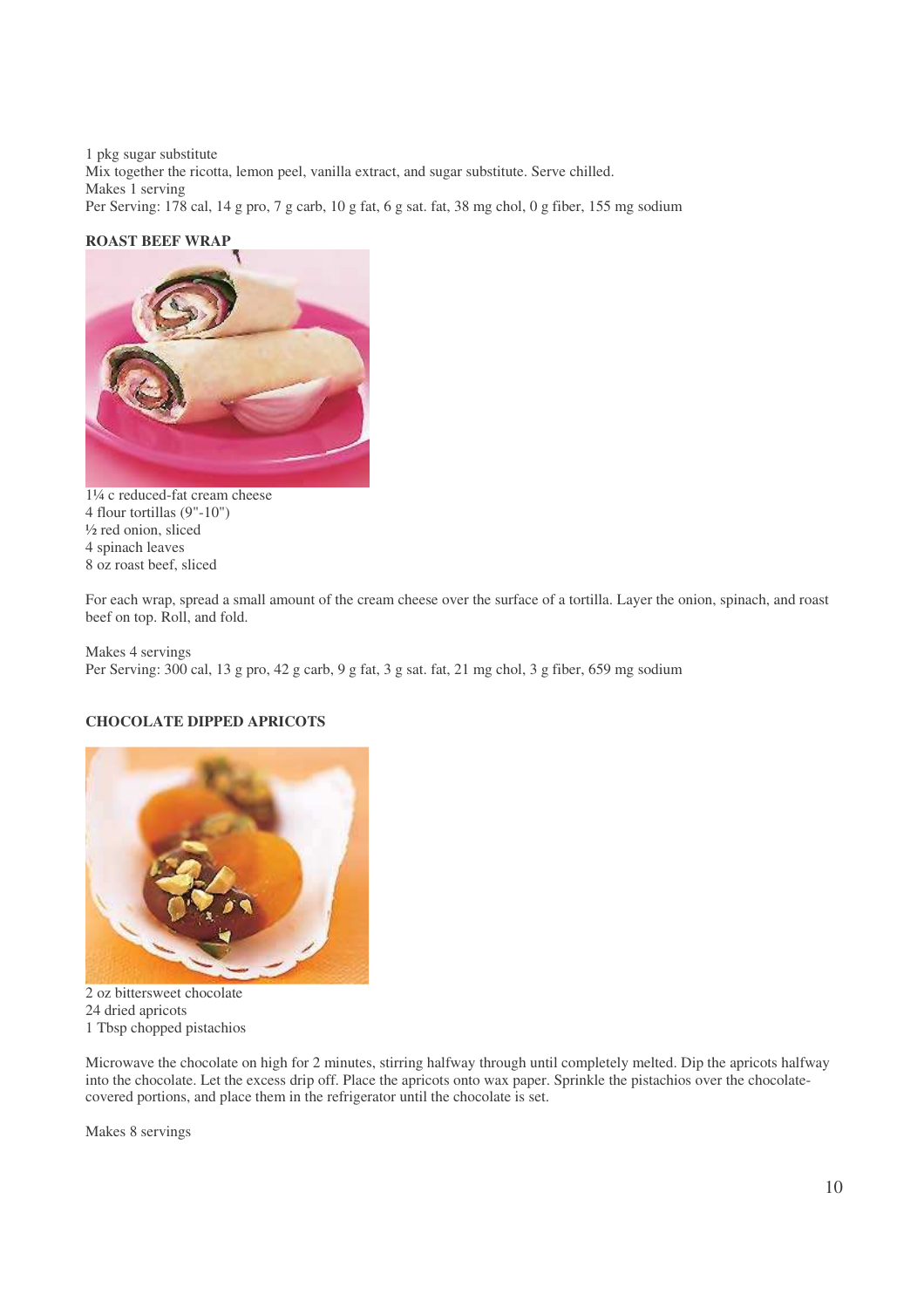Per Serving: 99 cal, 1 g pro, 17 g carb, 3 g fat, 2 g sat. fat, 0 mg chol, 2 g fiber, 1 mg sodium

## ASPARAGI LESSATI

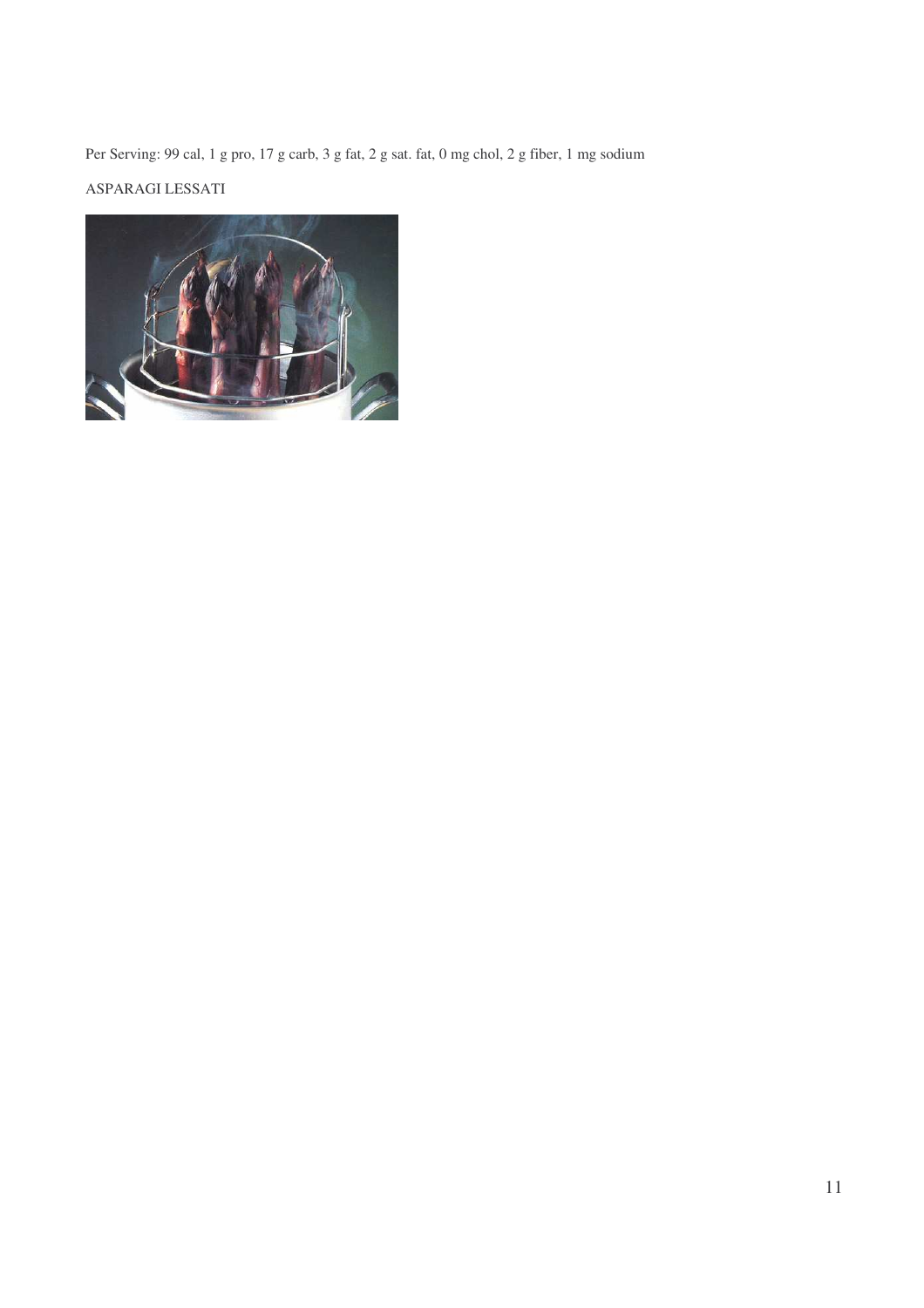# *South Beach Diet Philosophy*

## Welcome to The South Beach Diet



*Introducing a delicious, foolproof plan for fast and healthy weight loss* by Arthur Agatston, M.D.

#### **The South Beach Diet is not low-carb. Nor is it low-fat.**

The South Beach Diet teaches you to rely on the right carbs and the right fats--the good ones--and enables you to live quite happily without the bad carbs and bad fats. As a result, you're going to get healthy and lose weight- somewhere between 8 and 13 pounds in the next 2 weeks alone. Here's how you'll do it.

#### **Phase 1**

You'll eat normal-size helpings of meat, chicken, turkey, fish, and shellfish. You'll have plenty of vegetables. Eggs. Cheese. Nuts. You'll have salads with real olive oil in the dressing. You'll have three balanced meals a day, and it will be your job to eat so that your hunger is satisfied.

Nothing undermines a weight-loss plan more than the distressing sensation

that you need more food. No sane eating program expects you to go through life feeling discomfort. You'll be urged to have snacks in the midmorning and midafternoon, whether you need to or not. You'll have dessert after dinner. You'll drink water, of course, plus coffee or tea if you wish.

For the next 14 days you won't be having any bread, rice, potatoes, pasta, or baked goods. No fruit, even. Before you panic: You'll begin adding those things back into your diet again in 2 weeks. But for right now, they're off-limits.

No candy, cake, cookies, ice cream, or sugar for 2 weeks, either.

No beer or alcohol of any kind. After this phase you'll be free to drink wine. It's beneficial for a variety of reasons. Not a drop during the first 2 weeks, however.

Now, if you're the kind of person who lives for pasta or bread or potatoes, or if you believe that you can't get through a day without feeding your sweet tooth (three or four times), let me tell you something: You're going to be shocked at how painlessly 2 weeks will pass without these foods. The first day or two may be challenging; but once you weather that, you'll be fine.

It's not that you'll have to fight your urges--during the first week the cravings will virtually disappear.

I say this with such confidence only because so many overweight people who have already succeeded on this program tell me so. The South Beach Diet may be new to you, but it has existed for several years--long enough to have helped hundreds of people lose weight easily and keep it off.

#### **Phase 2**

After the first 2 weeks, the strictest part of the diet, you will be somewhere between 8 and 13 pounds lighter than you are today. Most of that weight will come off your midsection, so right away you'll notice the difference in your clothes. It will be easier to zip your jeans than it's been for some time. That blazer will close without a bulge.

But this will be just the noticeable difference. You won't be able to see that during those 2 weeks you'll also have changed yourself internally.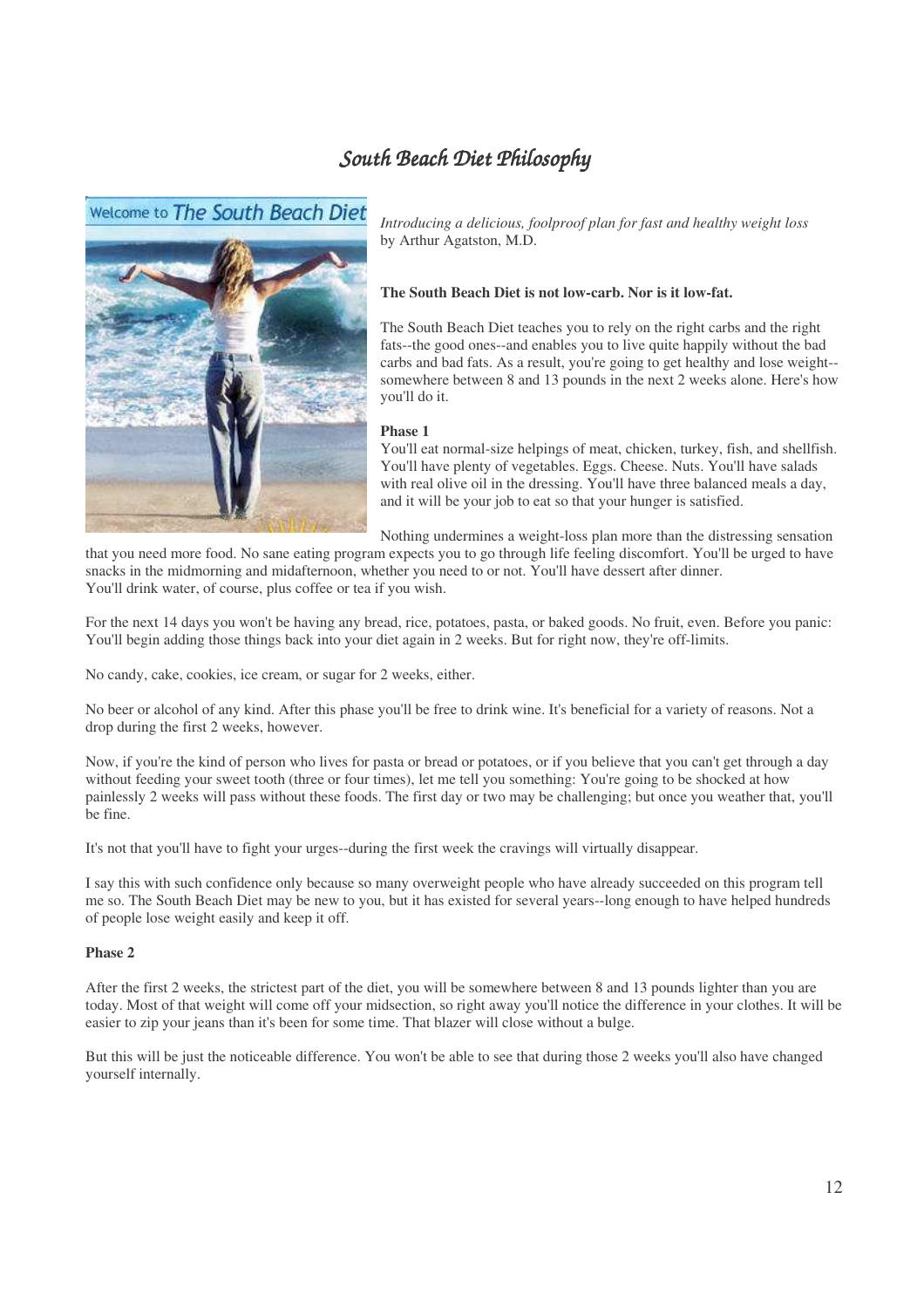You will have corrected the way your body reacts to the very foods that made you overweight. There's a switch inside you that had been turned on. Now, simply by modifying your diet, you'll have turned it off. The physical cravings that ruled your eating habits will be gone, and they'll stay away for as long as you stick with the program.

The weight loss doesn't happen because you're trying to eat less. But you'll be eating fewer of the foods that created those bad old urges, fewer of the foods that caused your body to store excessive fat.

As a result of that change, you will continue losing weight after the 14-day period ends, even though by then you will have begun adding some of those banished foods back into your life. You'll still be on a diet, but if it's bread you love, you'll have bread. If it's pasta, you'll reintroduce that. Rice or cereal, too. Potatoes. Fruit will definitely be back.

Chocolate? If it makes you feel good, sure. You will have to pick and choose which of these indulgences you permit yourself. You won't be able to have all of them, all the time. You'll learn to enjoy them a little differently than before--maybe a little less enthusiastically. But you will enjoy them again soon.

You'll remain in Phase 2 and continue losing weight until you reach your goal. How long it takes depends on how much you need to lose. In this phase, people lose, on average, a pound or two a week.

#### **Phase 3**

Once you hit your target, you'll switch to an even more liberal version of the program, which will help you to maintain your ideal weight. This is Phase 3, the stage that lasts the rest of your life. When you get to that point, you'll notice that this plan feels less like a diet and more like a way of life. You'll be eating normal foods, after all, in normal-size portions. You can then feel free to forget all about the South Beach Diet, as long as you remember to live by its few basic rules.

As you're losing weight and altering how your body responds to food, a third change will be taking place. This one will significantly alter your blood chemistry, to the long-term benefit of your cardiovascular system. You will improve invisible factors that only cardiologists and heart patients worry about. Thanks to this final change, you will substantially increase your odds of living long and well--meaning you will maintain your health and vitality as you age.

You may start on the South Beach Diet hoping just to lose weight. If you adopt it and stay with it, you will surely accomplish that much. But you'll also do a lot more for yourself, all of it very good. I'm not exaggerating when I say that this diet can, as a fringe benefit, save your life.

#### **A Day in the Life**

I've described, in a nutshell, how you would pass the initial weeks on the South Beach Diet. Now I'll back up and tell you in greater detail how a typical day will go.

Let's start with the first day of Phase 1. You've no doubt treated yourself to a memorable meal the night before, but whatever carb-driven cravings you prompted came as you slept, with no further damage done. By the time you wake up today, your bloodstream is a relatively clean slate. The immediate goal is to keep it that way. We will accomplish that simply by not introducing any bad carbs into your system.

We'll begin with a two-egg omelet fortified by two slices of Canadian bacon, cooked in a spray of olive or canola oil. You may yearn for your usual toast or bagel, but if you can get your mind off bread, the rest of you will follow.

This will be your first test of the new regimen. It may take a few days to wean yourself from the customary morning dose of carbs. But it's our goal in Phase 1 to begin reversing your body's likely inability to process sugars and starches properly, the condition at the root of most weight problems.

To accomplish this, we must cut off all carbs but the healthiest ones. This means we'll allow those highest in fiber and nutrients and lowest in sugars and starches--vegetables and salads only, in other words, at least for these 2 weeks.

This morning's combination of proteins (the eggs and Canadian bacon) and good fats (the oil and the bacon, which is leaner than its American cousin) will keep your stomach full and occupied with digestion. You won't have to contend with hunger pangs now or later this morning.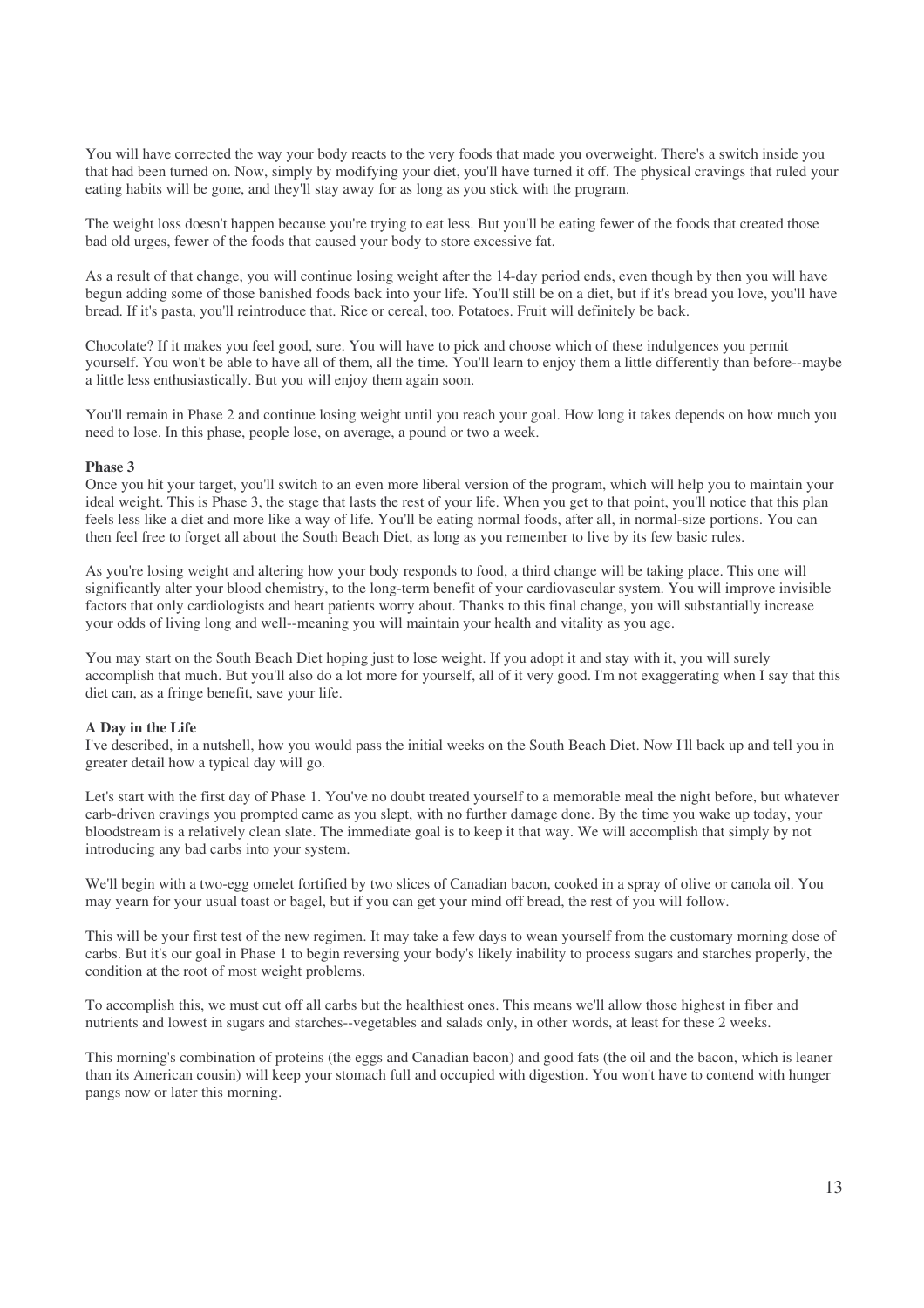It didn't have to be the Canadian bacon omelet--we could have gone with two eggs and some asparagus, broccoli, mushrooms, or peppers. That would have introduced some good vegetable fiber to the mix. An omelet with ham or low-fat cheese would have been fine, too.

With this meal you can have coffee or tea if you like, with low-fat milk and sugar substitute. There are many to choose from nowadays--I prefer one that's actually derived in part from a form of sugar, although it has no calories. Some diets prohibit coffee or tea because caffeine does intensify cravings somewhat. But you've got enough changes to contend with without having to give up your morning coffee, too.

A phenomenon I've noticed when dealing with overweight people is how many of them skip breakfast altogether--especially women, for some reason. It's not even necessarily an attempt to save on calories. They say they just don't like eating first thing in the morning.

The problem is that this allows blood sugar to drop and hunger to increase over the course of the morning, resulting in powerful cravings for a lunch that includes carbs of questionable value--the very kind guaranteed to keep you overweight. So, skipping breakfast is a bad idea, especially if you're trying to fight off obesity.

#### **Planning Your Meals**



The array of breakfasts, even in the strict first phase, is varied. There's a frittata made with smoked salmon, for instance, and something we call Vegetable Quiche Cups To Go, which are made with eggs and spinach and, for the sake of convenience, can be prepared in advance and then microwaved at mealtime.

We make liberal use of eggs for breakfast, which will alarm some people who have been taught to avoid them due to cholesterol concerns. It turns out that eggs contain no saturated fat and raise the good cholesterol along with the bad. The yolk is a good source of natural vitamin E and protein, too. So eggs are permissible.

By the second phase of the diet, we'll begin to reintroduce carbs, even whole grain toast and English muffins, along with high fiber cereals. Fruit, too.

Whether you feel the need for a midmorning snack or not, you should be ready for one by 10:30 or so. Wisely, you remembered to pack a part-skim mozzarella stick.

Cheese and yogurt are the only low-fat foods I recommend for dieters, because they're the only ones that don't add bad carbs to replace the fats. The sugar is limited to lactose--milk sugar--which is an acceptable component of the South Beach Diet.

You can find cheese sticks in most supermarkets--they've become a favorite snack for children. They're convenient and they taste good. Most important, they do the job of filling you up with good fats and proteins. That means you won't arrive at the lunch hour feeling famished.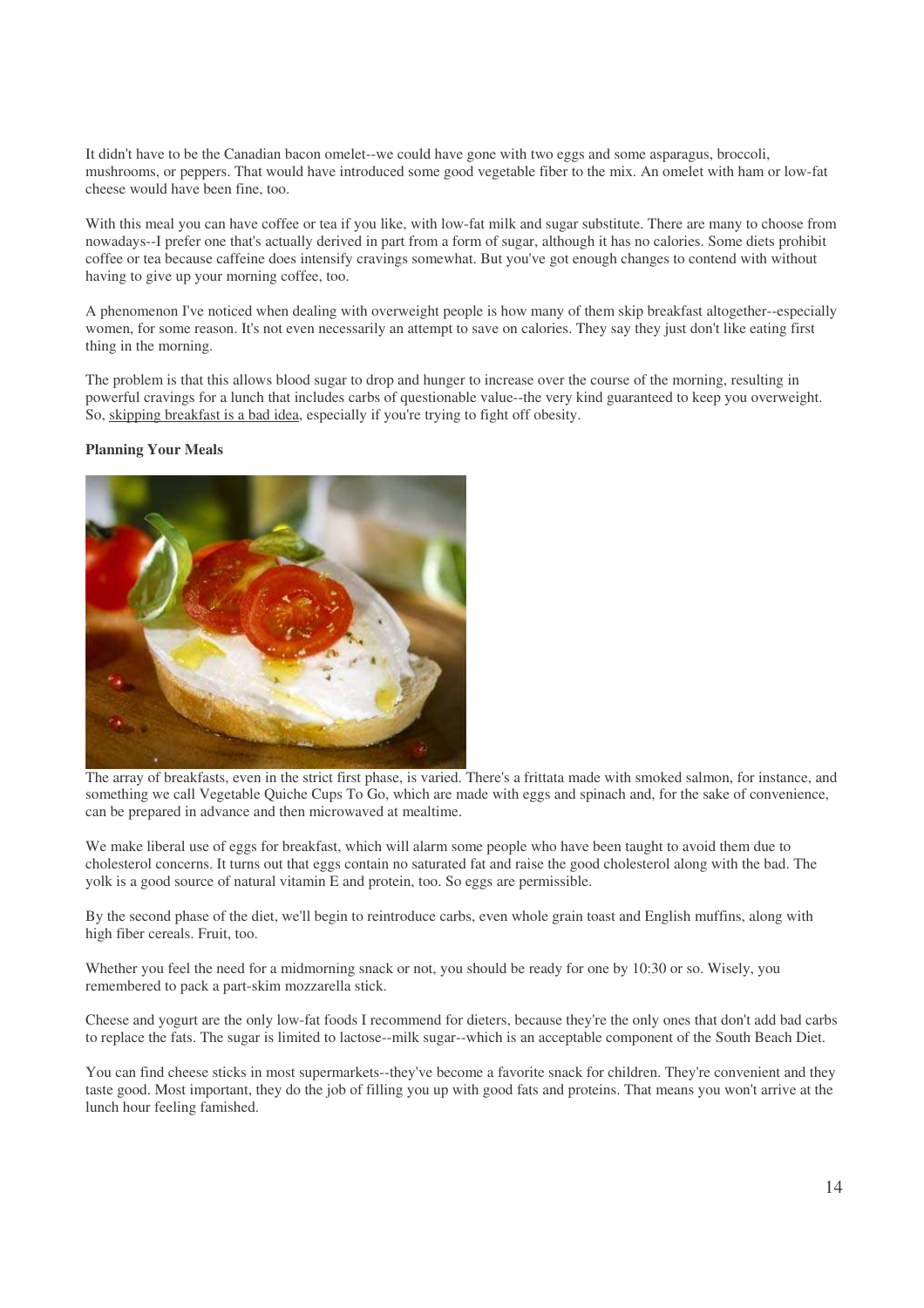When lunch rolls around, you may have a salad--lettuce and tomato mixed with grilled chicken or fish, dressed in a viniagrette made with olive oil. You'll also have water or a beverage containing no sugar. Another day you might choose grilled shrimp over a bed of greens, or a tomato stuffed with tuna salad. Niçoise salad is great, too.

All these dishes can easily be made at home, and, thanks to the trend toward fresh, healthy dining out, can usually be found in restaurants, too.

Don't even think about limiting the amount you eat--the point of this diet is to eat well. Food is one of life's dependable pleasures, and it can be a wholesome one if you're eating the proper foods. Accomplish that and you'll be free to indulge in the improper treats from time to time.

I hope you are beginning to see the pattern of these meals: They're all combinations of healthy carbohydrates, proteins, and fats. They are normal, everyday dishes intended to fully satisfy your hunger while depriving your system of the low-quality sugars and starches that have wreaked such havoc on your blood chemistry.

You may have noticed that we're not discussing calorie counts, fat grams, or portion sizes. The South Beach Diet is designed so that you don't pay attention to any of that. One hallmark of this program is its simplicity--life is complicated enough without having to overanalyze your food before you eat it. If you're eating the right foods you don't need to obsess over how much of them you eat.

Since fats and proteins create the sensation of satiety much more efficiently than refined carbs do, you won't sit in front of the TV all night popping bites of steak into your mouth, though you can easily imagine snacking for hours on potato chips or cookies!

Through this diet, you'll understand the principles of metabolism--not as a matter of academic interest but in a practical, nuts and bolts way that will give you a basic understanding of how foods affect your blood chemistry and how that, in turn, determines what you weigh. You'll actually learn how to control your blood chemistry and your metabolism through food choices.

Knowing how individual foods affect your internal workings will help you lose weight and maintain the loss. In the future, if you ease up on the diet and find you've gained a few pounds, you'll know how to undo the damage.

#### **Changing Your Thinking**

Okay, by now it's midafternoon, typically the first dangerous time of day, dietwise. This is when you might normally crave a sugar fix, owing to the natural dip in blood sugar and consequently, energy, that takes place about this time. This is when people tend to run to the coffee shop, the candy counter, or the vending machines.

Instead, you'll have nuts--let's say plain almonds (not salted or smoked). Nuts contain good, healthy fats, and they fill you up. It's possible to have too many of them, however, and undermine your weight loss. I recommend counting out 15 almonds or cashews or whatever you choose.

Some people have told me they prefer pistachios, in part because they're so small that you can allow yourself 30 of them. Cracking and eating 30 pistachios makes it a more elaborate, and therefore more satisfying, snack.

Now it's time to begin thinking about dinner. Recent trends in fine food have brought us all toward something close to the South Beach Diet way of thinking--fresh vegetables, fish, and lean meats are the staples of dinner on our program. So Phase 1 features dishes such as grilled salmon with lemon, roasted eggplant and a salad, chicken made with balsamic vinegar, or even marinated London broil and mushroom caps stuffed with spinach.

You could happen upon any of these on the menu of a good restaurant and be happy with them. And this is the strict phase of the diet! As you'll see, in the meal plans for Phase 1, we rely on chicken, fish, lean beef, and plenty of vegetables and salads to go with them.

We strongly recommend that you have dessert after that meal. The second dangerous time of day is between dinner and bedtime. This is when all good intentions and strong resolve are challenged.